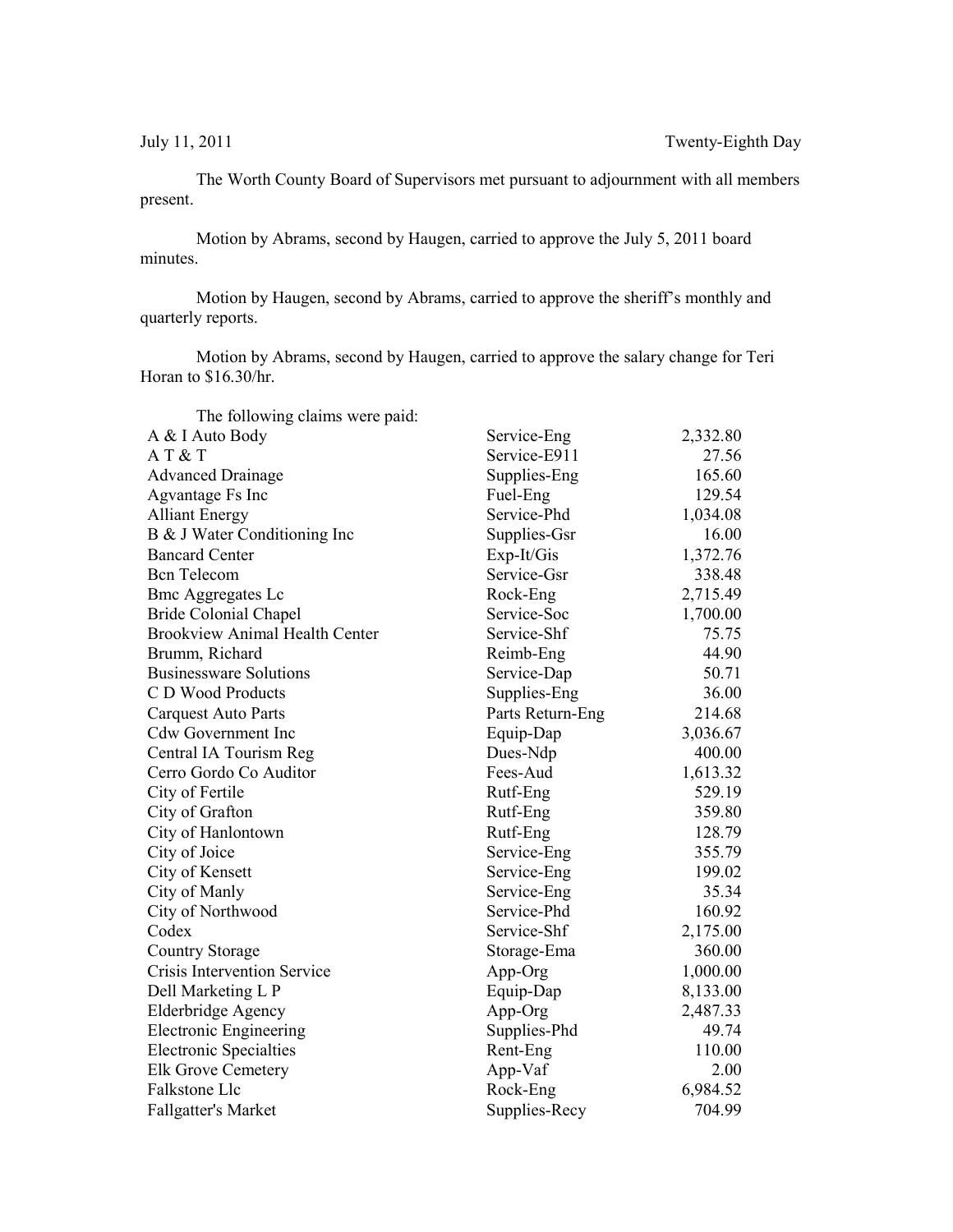| Farmers Co-Op Association             | Supplies-Con     | 1,611.71  |
|---------------------------------------|------------------|-----------|
| Fertile Public Library                | App-Lbr          | 7,250.00  |
| Floyd County Sheriff                  | Service-Juv      | 33.00     |
| Francis Lauer Youth Services          | Service-Juv      | 2,705.70  |
| Geocomm                               | Service-E911     | 3,475.00  |
| Grafton Public Library                | App-Lbr          | 7,250.00  |
| Greve Law Office                      | Copies-Att       | 162.50    |
| Haugen, David                         | Exp-Sup          | 78.96     |
| Healthworks                           | Service-Eng      | 251.00    |
| Hendrikson, Joy                       | Exp-Wec          | 238.73    |
| Huber Supply Co                       | Parts-Eng        | 69.08     |
| Humane Society of No IA               | App-Org          | 750.00    |
| 135/105 Welcome Center Inc.           | App-Org          | 7,500.00  |
| Iaccb                                 | Dues-Con         | 1,500.00  |
| Idda                                  | Dues-Drn         | 3,000.00  |
| Imwca                                 | Work Comp-Ins    | 9,204.00  |
| <b>Iowa Dept of Natural Resources</b> | Fee-Con          | 25.00     |
| Iowa Prison Industries                | Supplies-Shf     | 3,963.70  |
| Iowa Workforce Development            | Unemployment Ins | 5,570.13  |
| <b>Isac</b>                           | Dues-Org         | 4,750.00  |
| Jensen, Bobbie                        | Mileage-Mha      | 92.59     |
| Joice Public Library                  | App-Lbr          | 7,250.00  |
| Kathleen's Care Inc                   | Service-Mha      | 720.00    |
| Kensett Public Library                | App-Lbr          | 7,250.00  |
| Kinney Memorial Library               | App-Lbr          | 7,250.00  |
| L R Falk Const Co                     | Rock-Eng         | 24,667.95 |
| Lake Mills Graphic Inc                | Subscription-Shf | 36.00     |
| Lea Mobile Glass Inc                  | Service-Eng      | 246.41    |
| Liberty Tire Recycling Service        | Service-Recy     | 2,137.07  |
| Low's Standard                        | Fuel-Asr         | 35.01     |
| Mainstay Systems Inc                  | Service-Shf      | 1,185.00  |
| Manly Congregate Meals Budget         | Appr-Org         | 1,500.00  |
| Manly Public Library                  | App-Lbr          | 7,250.00  |
| Manly Senior Citizens Inc             | App-Org          | 1,000.00  |
| Marshall & Swift Inc                  | Supplies-Gsr     | 17.12     |
| Martin Marietta Materials             | Rock-Eng         | 13,805.43 |
| May, Dennis                           | Exp-Sup          | 86.48     |
| Mc Clure Engineering Co               | Service-Ndp      | 15,060.00 |
| Mediacom                              | Service-Phd      | 309.90    |
| Medline Industries Inc.               | Supplies-Phd     | 360.00    |
| Mercy Clinics                         | Service-Phd      | 135.00    |
| Mercy Medical Center-North IA         | Service-Phd      | 173.00    |
| Mitchell County Ema                   | Mileage-Ema      | 200.43    |
| Niacog                                | Dues-Org         | 4,956.14  |
| Niebur, Ellen                         | Mileage-Mha      | 34.32     |
| North Central Regional                | Assessment-Dis   | 4,745.40  |
| North Country Equipment               | Equip-Gsr        | 325.25    |
| Northwood Meals on Wheels             | Appro-Org        | 1,500.00  |
| Northwood Public Library              | App-Lbr          | 7,250.00  |
| Northwood Sanitation Llc              | Service-Phd      | 271.50    |